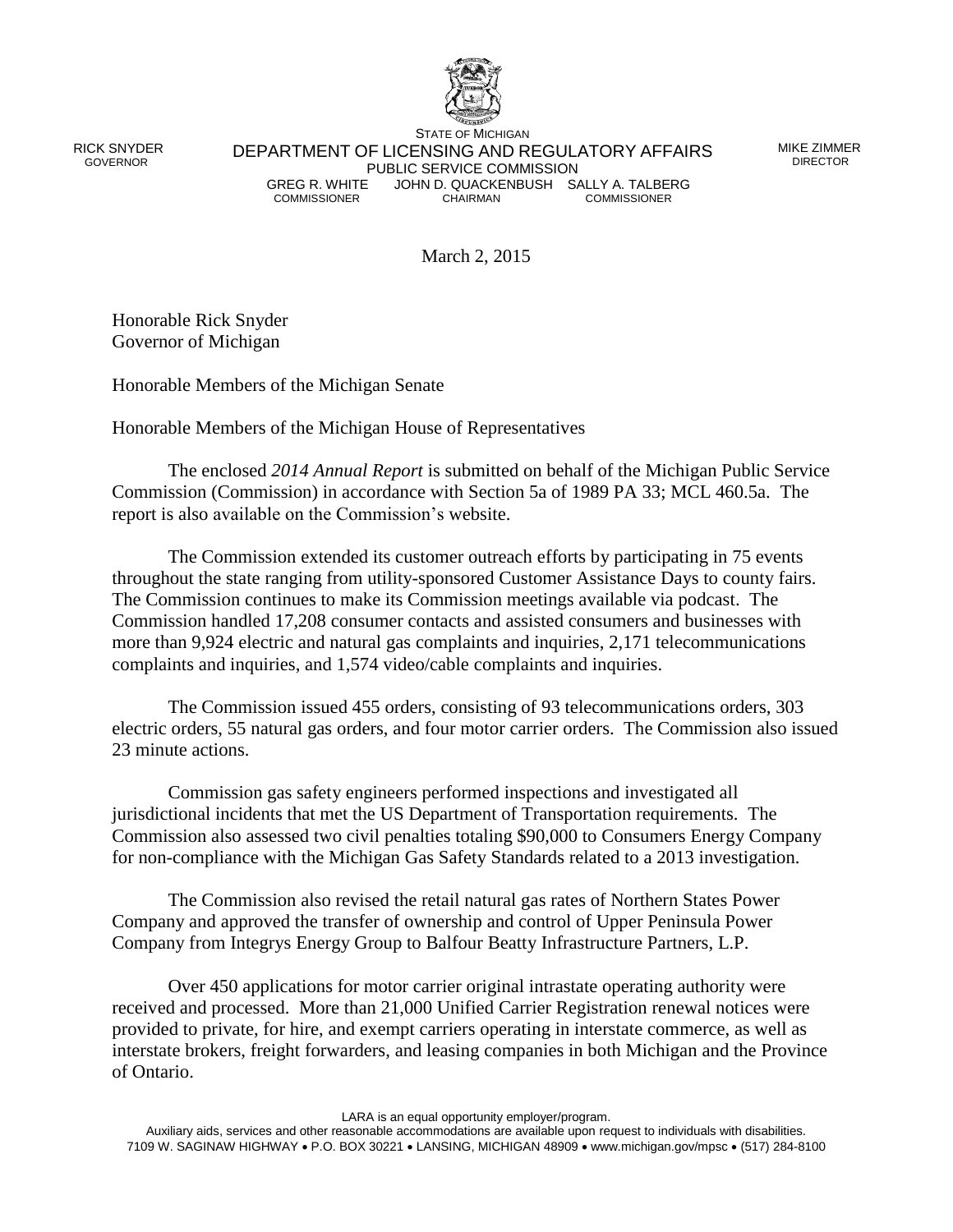The Commission's work in the telecommunications area included approving or amending licenses for 11 telephone companies. The Commission also approved 64 carriers as eligible telecommunications carriers to apply for federal Universal Service funding. The Commission also approved the Mediation Resolution and Refund Distribution in the Michigan Pay Telephone Association complaint against AT&T Michigan.

Throughout 2014, the Commission maintained its commitment to address the needs of Michigan's low-income citizens, awarding approximately \$90,000,000 in MEAP grants for lowincome energy assistance to thirteen organizations. The awards provide immediate assistance for heating needs as well as longer term assistance in reducing future heating costs for low-income citizens.

In 2014, the Commission undertook a series of process improvement initiatives, including streamlining the processing of for-hire motor carrier applications for intrastate authority, upgrading the intrastate telecommunications service provider database and software, and updating the MPSC Scorecard, a record of the Commission's performance on key indicators. Each division has metrics on the MPSC Scorecard to assess and be held accountable for its performance. The Scorecard is updated monthly. The January 2015 Scorecard is attached to the report as Exhibit 1. The Commission continues to strive for excellence in the performance of its services.

We continue to look forward to working with you on energy, telecommunications, motor carrier, and other matters to enhance services to and ensure adequate protection of Michigan residents and businesses.

Very truly yours,

John D. Juackerbush

John D. Quackenbush, Chairman Michigan Public Service Commission

Dreg R Wlite

Greg R. White, Commissioner Michigan Public Service Commission

 $SayA\rightarrow$ 

Sally A. Talberg, Commissioner Michigan Public Service Commission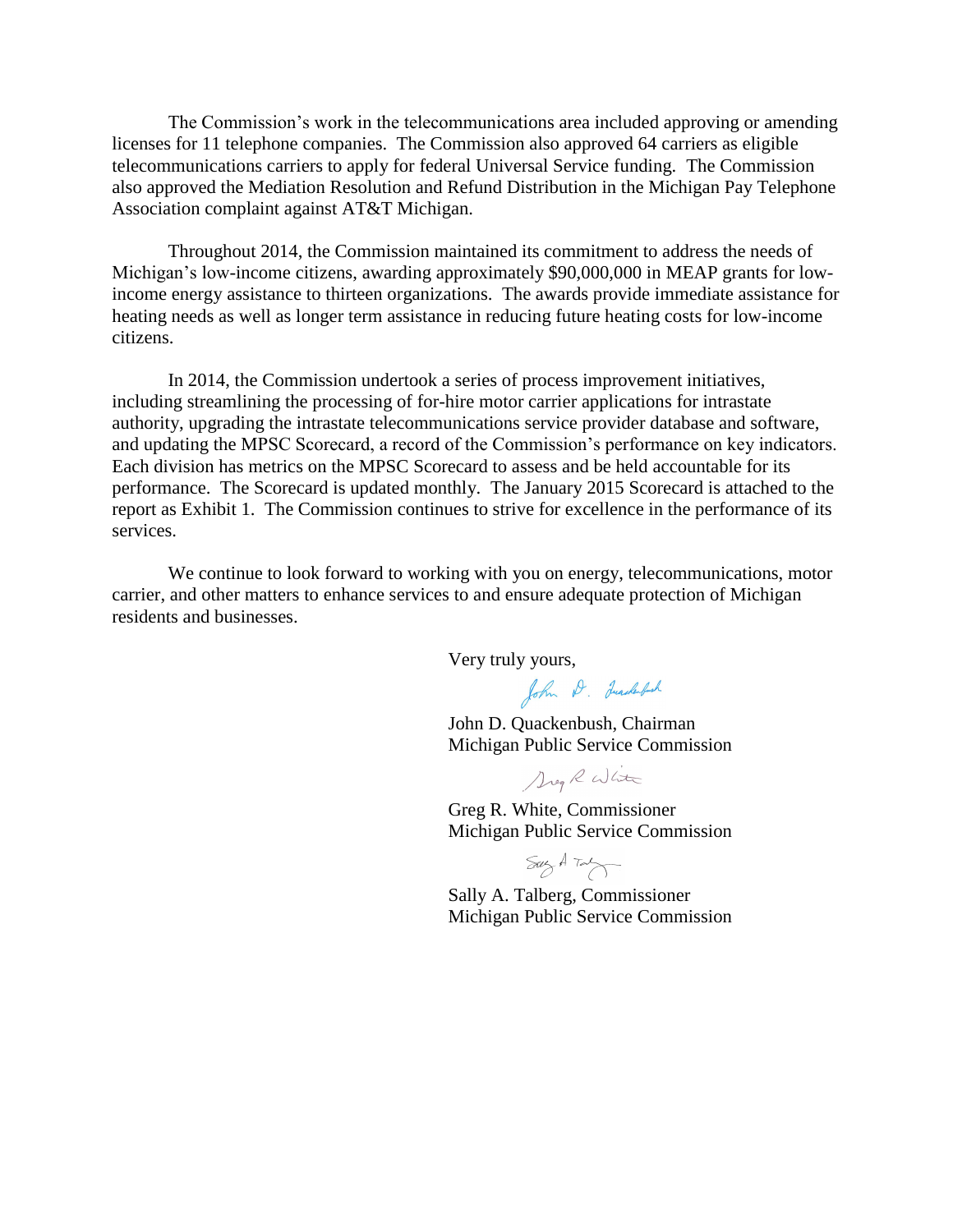# MICHIGAN PUBLIC SERVICE COMMISSION

## 2014 ANNUAL REPORT

John D. Quackenbush, Chairman Greg R. White, Commissioner Sally A. Talberg, Commissioner

**MICHIGAN PUBLIC SERVICE COMMISSION**

Department of Licensing and Regulatory Affairs

March 2, 2015

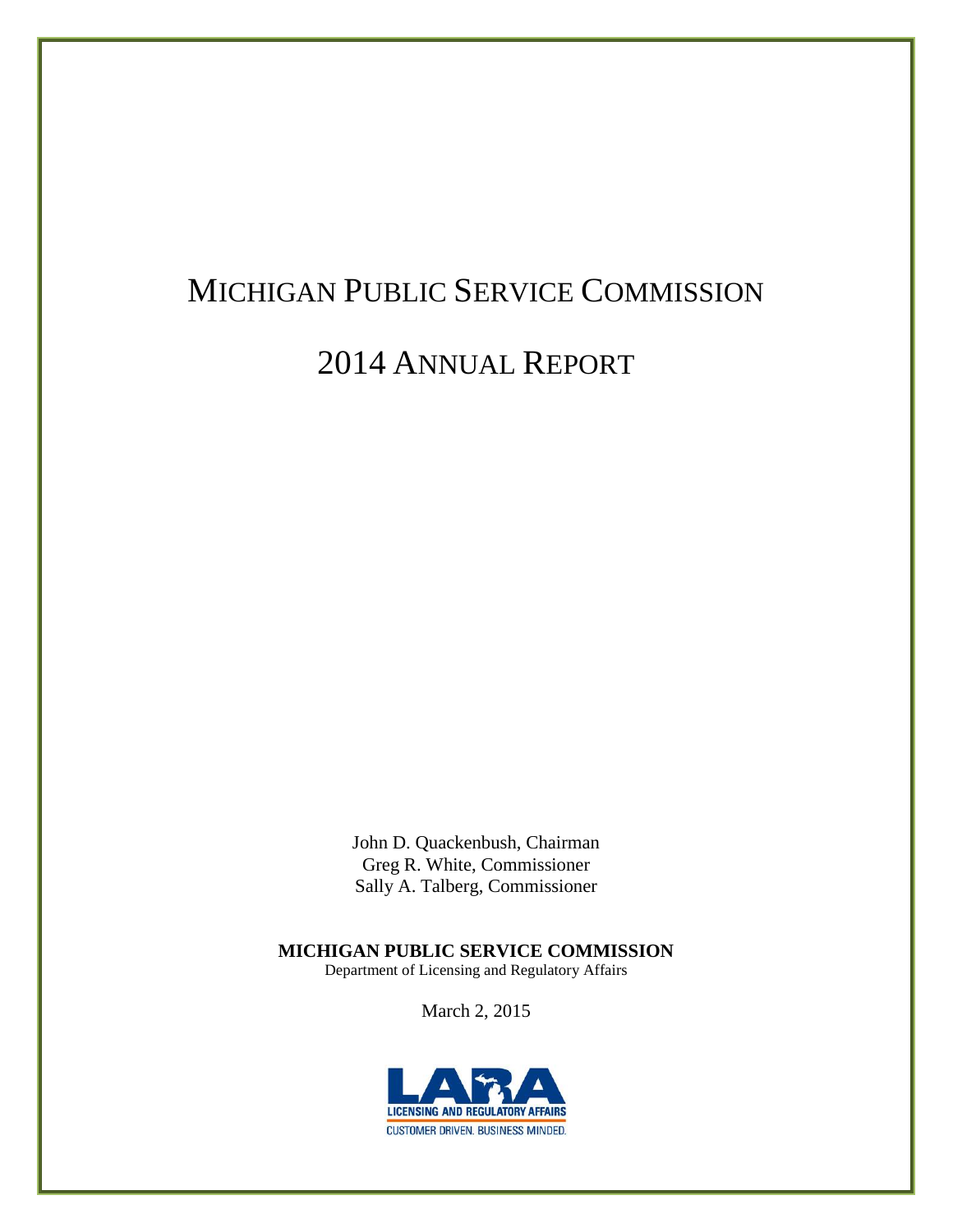

### **John D. Quackenbush, Chairman**

John D. Quackenbush was appointed by Governor Rick Snyder to serve as Chairman of the Michigan Public Service Commission on Sept. 15, 2011. His term ends July 2, 2017.

Prior to his appointment, Chairman Quackenbush worked for UBS Global Asset Management for 10 years, most recently as managing director and senior investment analyst responsible for equity research for the

transportation, utilities and coal industries in the U.S. and Canada. He previously worked as manager of the Sprint Corporation Treasury Department and Sprint Corporation Local Telecom Division. Before that, he served in several senior financial analyst roles with the Illinois Commerce Commission.

Chairman Quackenbush was named a Top Gun U.S. Industrials Investment Mind in 2011 by Brendan Wood International. He earned certification as a Chartered Financial Analyst (CFA) in 1993 and is a member of the CFA Institute and CFA Society of Chicago. He previously served as a board member of the Society of Utility and Regulatory Financial Analysts. He earned a bachelor's degree in business economics from Calvin College and a master of business administration degree with a concentration in finance from Michigan State University.

Chairman Quackenbush is a member of the National Association of Regulatory Utility Commissioners and serves on several committees including the Committee on Gas, the Committee on Consumer Affairs, and the Subcommittee on Pipeline Safety. Chairman Quackenbush is also a member of the Advisory Council for the Gas Technology Institute, and was appointed to the Technical Hazardous Liquid Pipeline Safety Standards Committee of the U.S. Department of Transportation.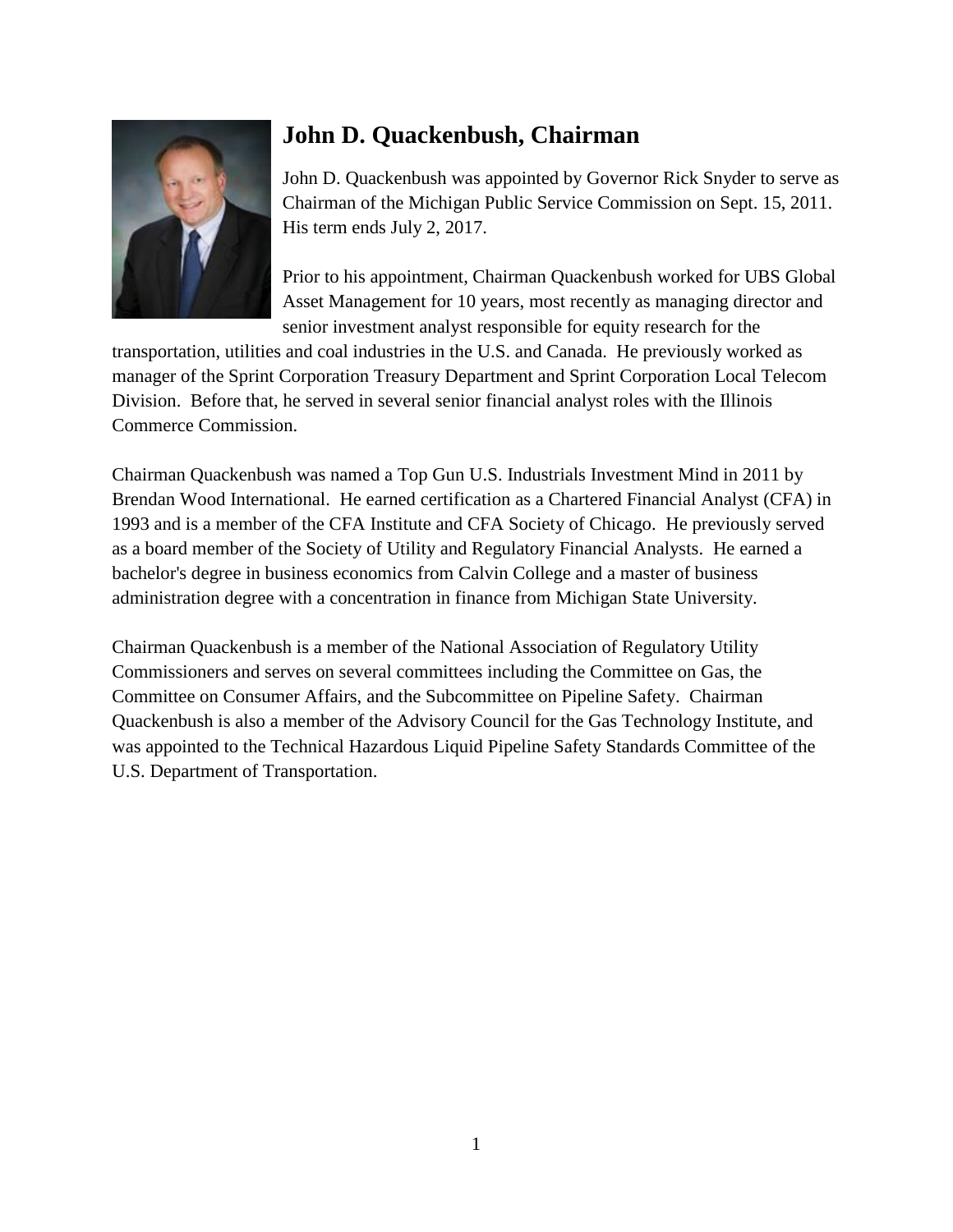

### **Greg R. White, Commissioner**

Greg R. White was appointed by Governor Jennifer M. Granholm to serve on the Michigan Public Service Commission (MPSC) on December 4, 2009. His term ends July 2, 2015.

Prior to his appointment, Commissioner White served as the Legislative Liaison for the Michigan Public Service Commission, representing the MPSC before the Michigan Legislature and the U.S. Congress on matters

related primarily to energy, utilities, telecommunications, and the motor carrier industries.

Previously, Commissioner White served as an Executive Assistant and Special Assistant for MPSC Commissioners, and served on the Commission's policy staff working on issues in all utility sectors, primarily managing congressional and federal relations for the Commission.

Commissioner White has provided expert testimony on matters concerning energy supply, energy utilities, electric transmission, nuclear power, and telecommunications before the U.S. Congress, the Federal Energy Regulatory Commission, the U.S. Nuclear Regulatory Commission, the U.S. Nuclear Waste Technical Review Board, and the Michigan Legislature.

Commissioner White serves on several committees of the National Association of Regulatory Utility Commissioners, including the Committee on Electricity, along with its Subcommittee on Nuclear Issues – Waste Disposal (Chair), Washington Action Program (Chair), the Committee on Critical Infrastructure, and the Subcommittee on Utility Marketplace Access. In addition, Commissioner White sits on the Board of Directors of the Organization of PJM States, Inc., is Chair of the Board of Directors of the National Regulatory Research Institute, and is a member of the Eastern Interconnection States Planning Council.

Commissioner White holds a bachelor of science degree from Michigan State University and a master's of public administration from Grand Valley State University.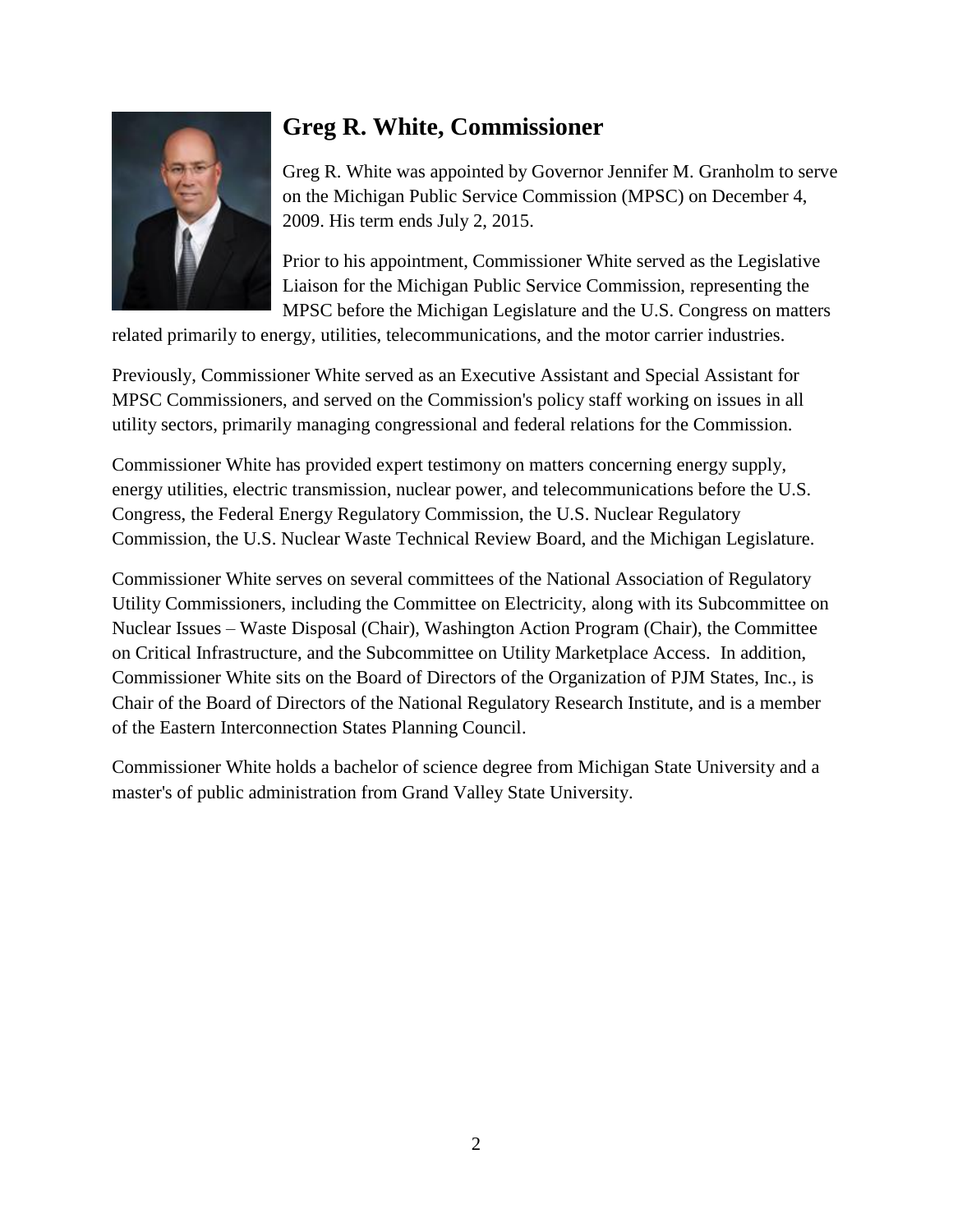

### **Sally A. Talberg, Commissioner**

Sally A. Talberg was appointed by Governor Rick Snyder to the Michigan Public Service Commission on July 3, 2013. Her term ends July 2, 2019.

Prior to her appointment, Commissioner Talberg worked in the public and private sectors with a focus on energy policy and utility regulation. Most recently, she served as a senior consultant at Public Sector Consultants where she conducted research and analyses and wrote reports on energy policy issues. During her tenure at Public

Sector Consultants, she also helped establish the state's premier energy efficiency financing organization, Michigan Saves. Commissioner Talberg previously served as an analyst at the Michigan Public Service Commission, managed enforcement and contested cases at the Michigan Department of Environmental Quality, and advised commissioners at the Public Utility Commission of Texas. Her expertise includes energy issues at the state, regional, and federal level involving electric rates, retail and wholesale market design, transmission planning and siting, and energy efficiency.

Commissioner Talberg is a member of the National Association of Regulatory Utility Commissioners and serves on the Telecommunications Committee and the Interstate Telephone Relay Service (TRS) Advisory Council. She also serves on the board and executive committee of the Organization of MISO States, and represents the state regulatory sector on the Midcontinent ISO's Advisory Committee. She was also appointed in 2014 by the Federal Communications Commission to serve on the Federal-State Joint Board on Jurisdictional Separations.

Ms. Talberg holds a bachelor of science degree in Environmental and Natural Resources Policy Studies from Michigan State University and a master's degree in Public Affairs from the Lyndon B. Johnson School of Public Affairs, University of Texas-Austin.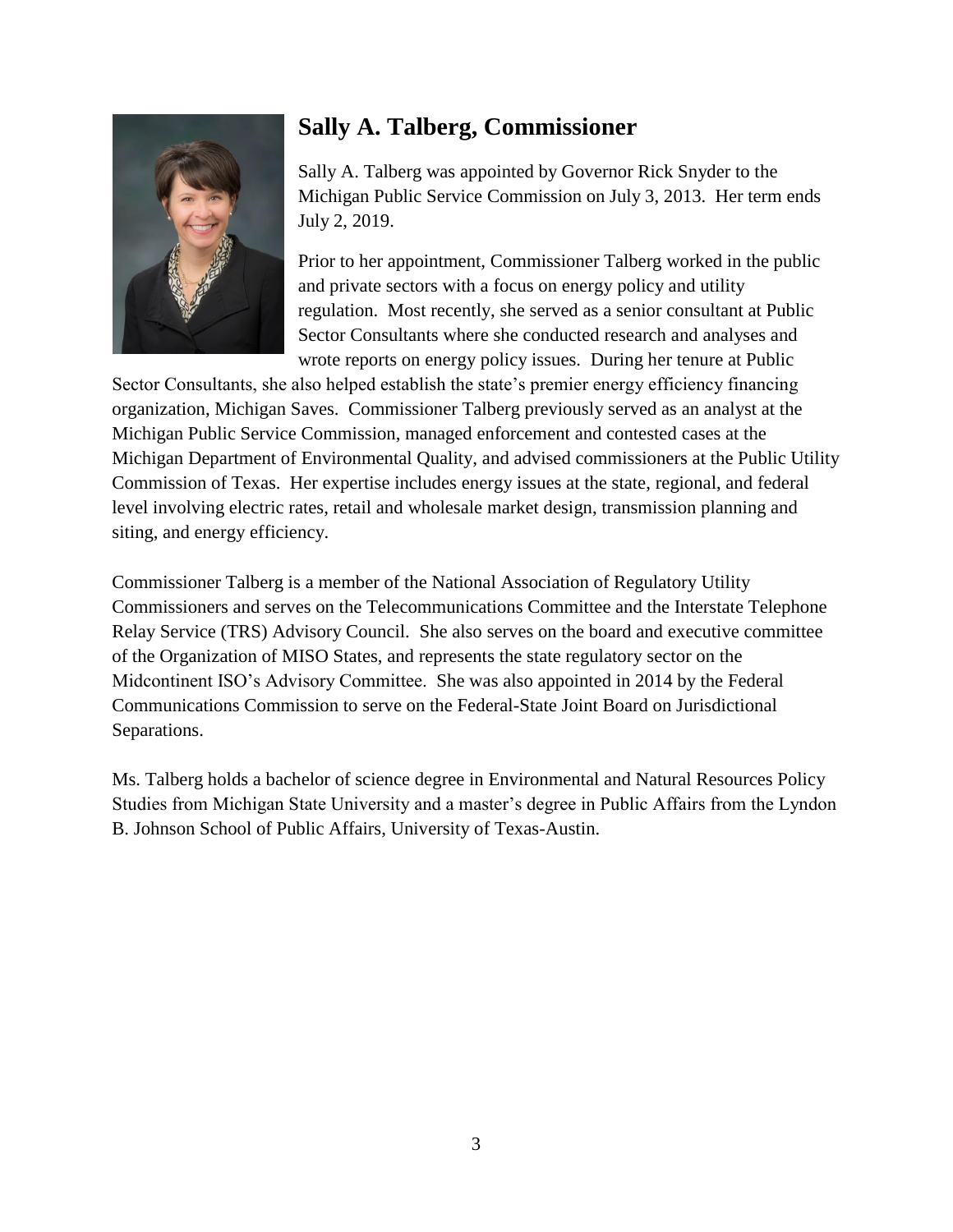### **Mission and Goals**

The mission of the Michigan Public Service Commission is to grow Michigan's economy and enhance the quality of life of its communities by assuring safe and reliable energy, telecommunications, and transportation services at reasonable rates.

The goals of the Commission are to:

- Establish fair and reasonable rates for regulated services and adopt and administer fair terms and conditions of service for the state's utility customers.
- Assure adequate and reliable supplies of regulated services to all Michigan customers, and the safe and efficient production, distribution, and use of the state's energy, telecommunications, and transportation services.
- Assure the security of the state's critical infrastructure by promoting homeland security.
- Promote the state's economic growth and enhance the quality of life of its communities through adoption of new technologies like broadband telecommunications and efficient renewable energy resources.
- $\bullet$  Provide customers with the opportunity to choose alternative electric, natural gas, telecommunications, and transportation providers.
- Provide regulatory oversight in a prudent and efficient manner while implementing legislative and constitutional requirements.

### **Staff Organization**

The Michigan Public Service Commission (MPSC) has a staff of 179, organized into eight divisions: (1) Regulatory Affairs Division, which is primarily responsible for the drafting of Commission orders and administrative rules, and maintaining the Commission's files and official dockets; (2) Customer Service Division, which is primarily responsible for assisting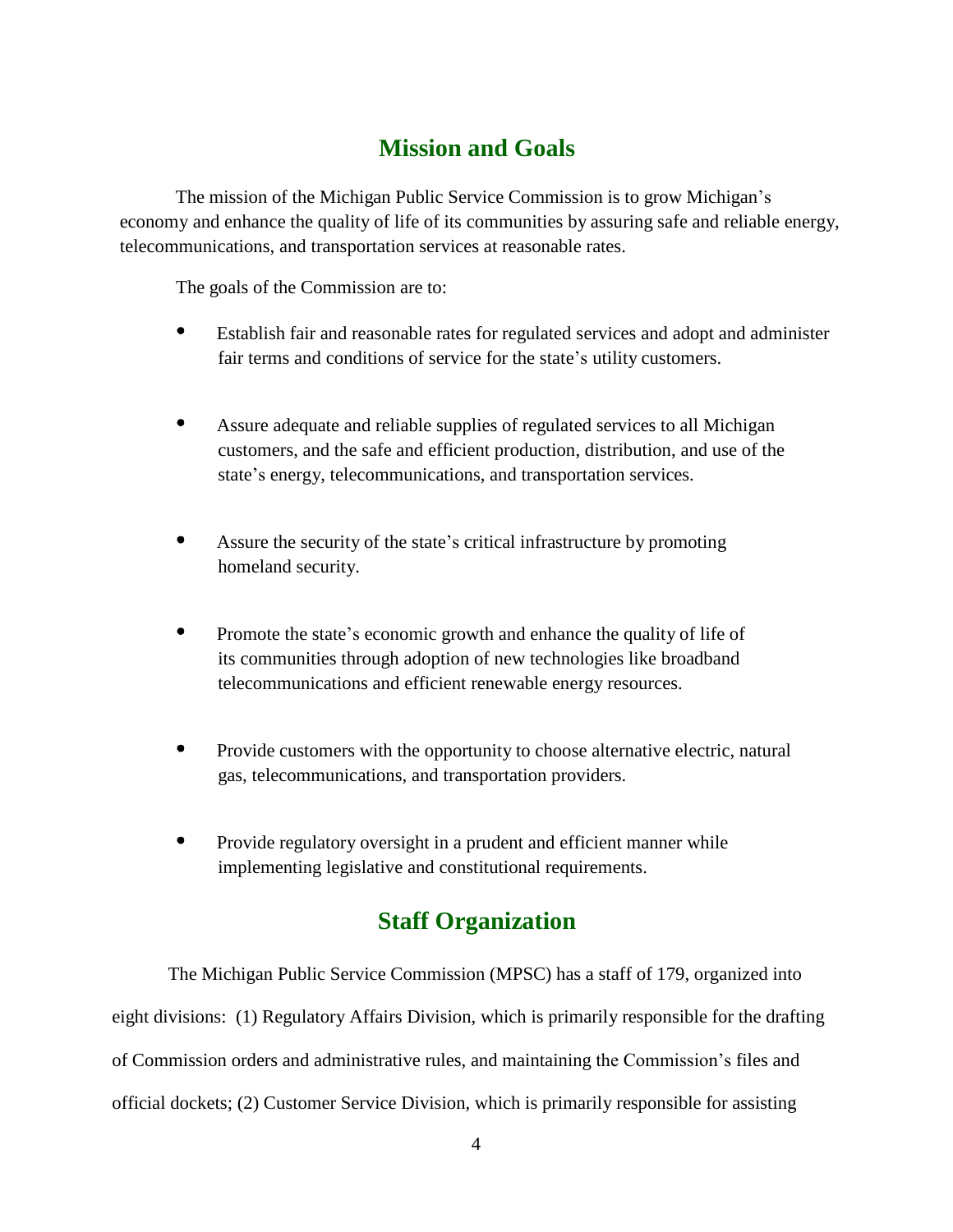utility customers, enforcement of Commission rules relating to customer service, video franchise matters, customer outreach, and energy grants; (3) Electric Reliability Division, which is primarily responsible for implementation of the state's renewable and energy efficiency laws and evaluating certificate of necessity filings; (4) Financial Analysis & Audit Division, which is primarily responsible for accounting and audit issues, reconciliations, financial statistics, annual reports, and administration of Michigan's gas and electric customer choice programs; (5) Motor Carrier Division, which is primarily responsible for licensing and regulation of motor carriers and regulation of water ferries; (6) Operations & Wholesale Markets Division, which is primarily responsible for ensuring safe, adequate, and reliable energy supplies, and energy data and security; (7) Regulated Energy Division, which is primarily responsible for electric, natural gas, and steam utility ratemaking functions; and (8) Telecommunications Division, which is primarily responsible for all aspects of the Commission's authority related to telecommunications services.

In addition to the Commission's eight divisions, the Michigan Administrative Hearing System maintains an office of Administrative Law Judges, who conduct hearings on Commission cases.

The Commission performs functions that are common to state government. Every state in the nation has a similar agency that is responsible for utility regulation and other functions handled by the Public Service Commission. However, in Michigan, the Commission is relatively small compared to others. For example, the Michigan Commission has a staff of 18.1 per million population compared to the national (including Washington, DC) average of 25.9 and an average of 22.0 in other Great Lakes states.

5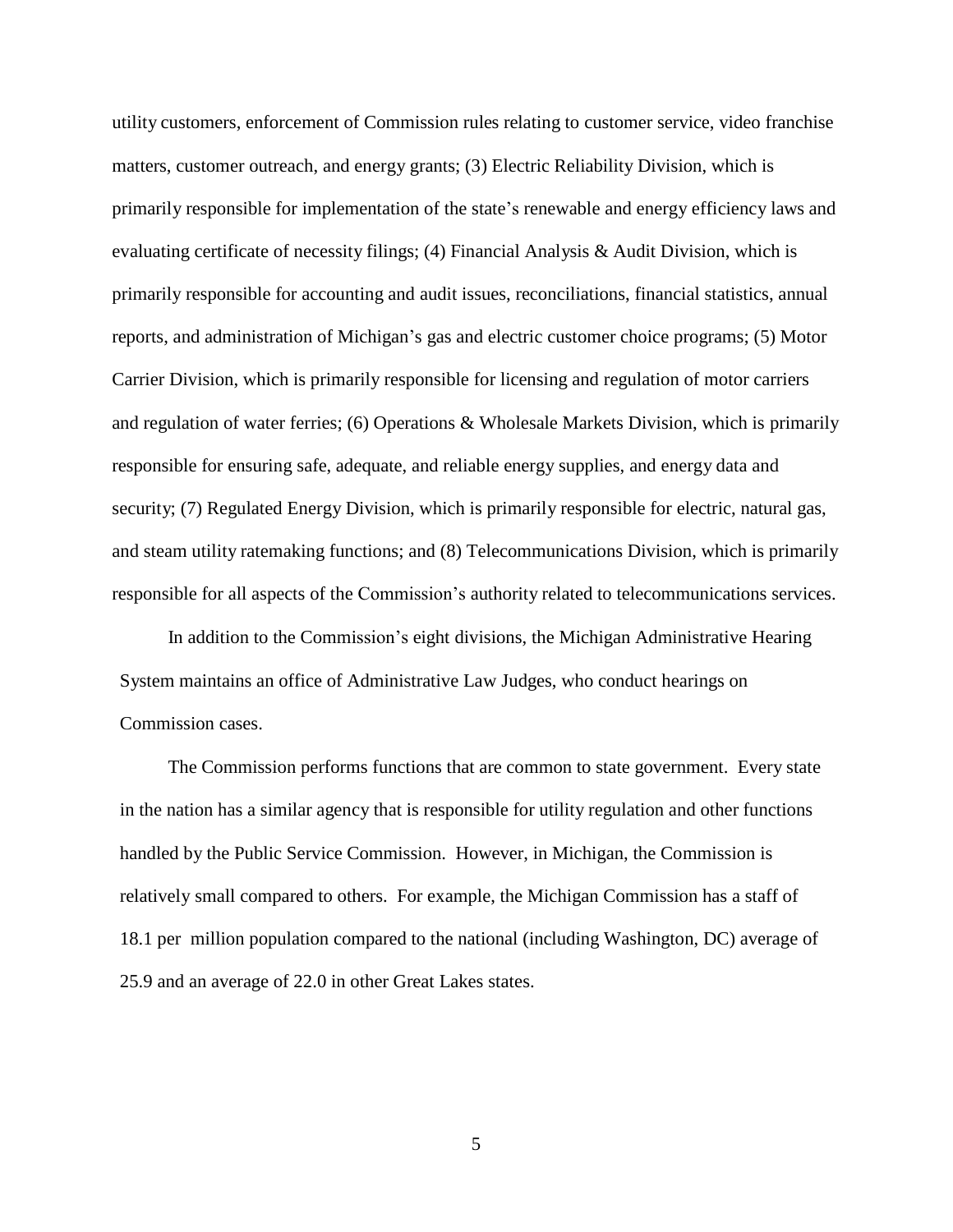### **MPSC Organizational Chart**

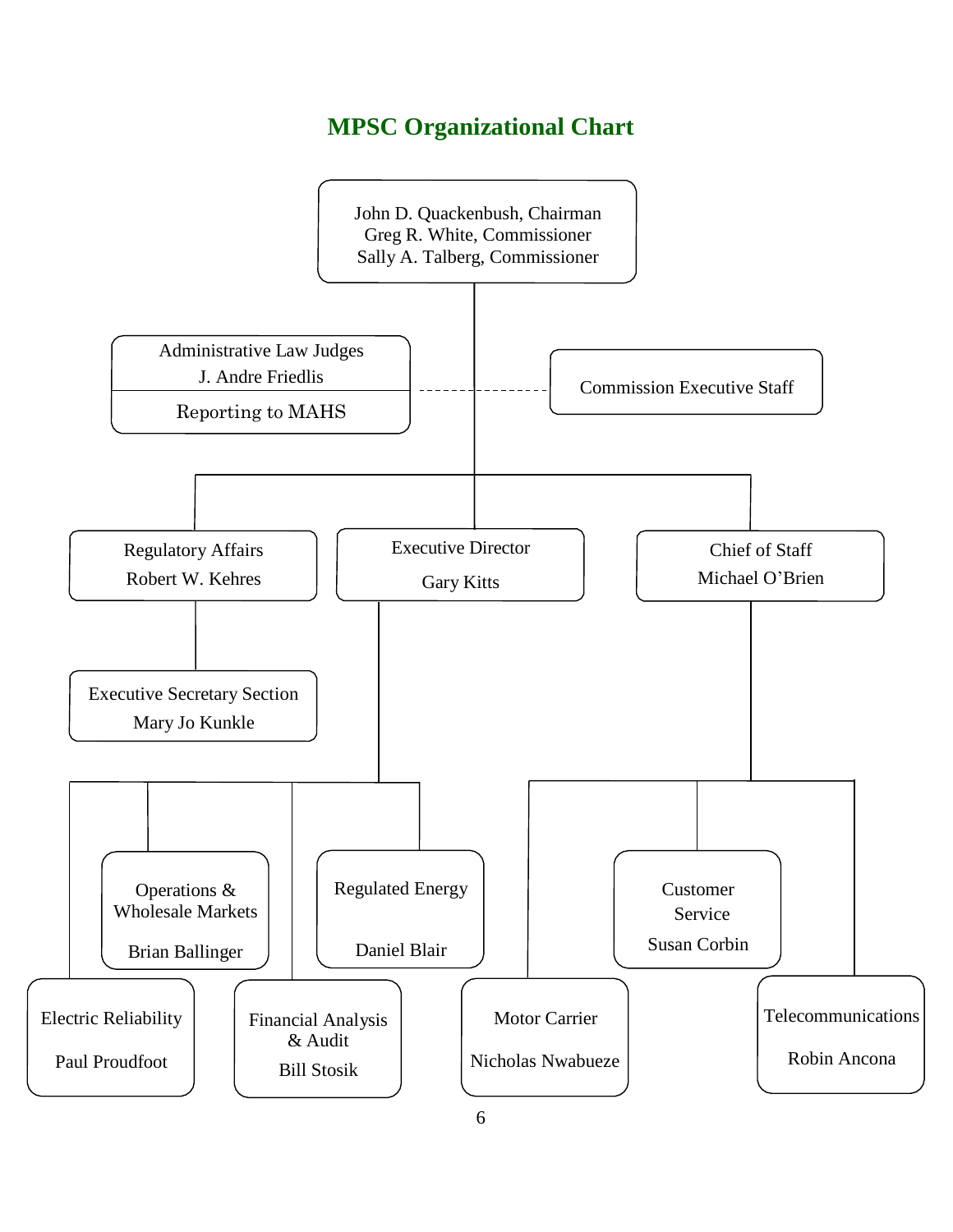### **Introduction**

Section 5a of Public Act 33 of 1989, MCL 460.5a, requires the Michigan Public Service Commission to file an annual report with the Governor and the Legislature on or before the first Monday of March each year. The report is a summary of Commission activities and may include rules, opinions, and orders promulgated or entered by the Commission during the calendar year covered by the report, as well as any other noteworthy information that the Commission deems appropriate.

#### **Regulatory Process Improvement**

Commensurate with the Governor's directive regarding Reinventing Performance in Michigan (RPM), the Commission has prioritized and completed regulatory process improvement projects using the Lean Process Improvement (LPI) Program. In 2014, the Commission continued its accountability and transparency efforts through the [MPSC Scorecard,](http://www.michigan.gov/documents/lara/02_12_MPSC_SC_379657_7.pdf) which contains performance and accountability metrics for each division, is updated monthly, and is available on the Commission's website. The January 2015 Scorecard is attached to this report as Exhibit 1. Another significant project in the LPI Program is the streamlining of the application process of for-hire motor carrier applications for intrastate authority. The goals are to streamline delivery of the program, eliminating duplication of effort by multiple agencies, eliminate burdensome compliance, improve traffic safety, enhance industry customer service by promoting the one-stop philosophy, and promote a business-friendly educational environment. The Commission has been working with contractors to develop this web-based system and expects to launch it in June 2015. The Commission has also been developing a web-based intrastate telecommunications service provider (ITSP) database and software to upgrade the current ITSP registration process. The new database and software will make the collection of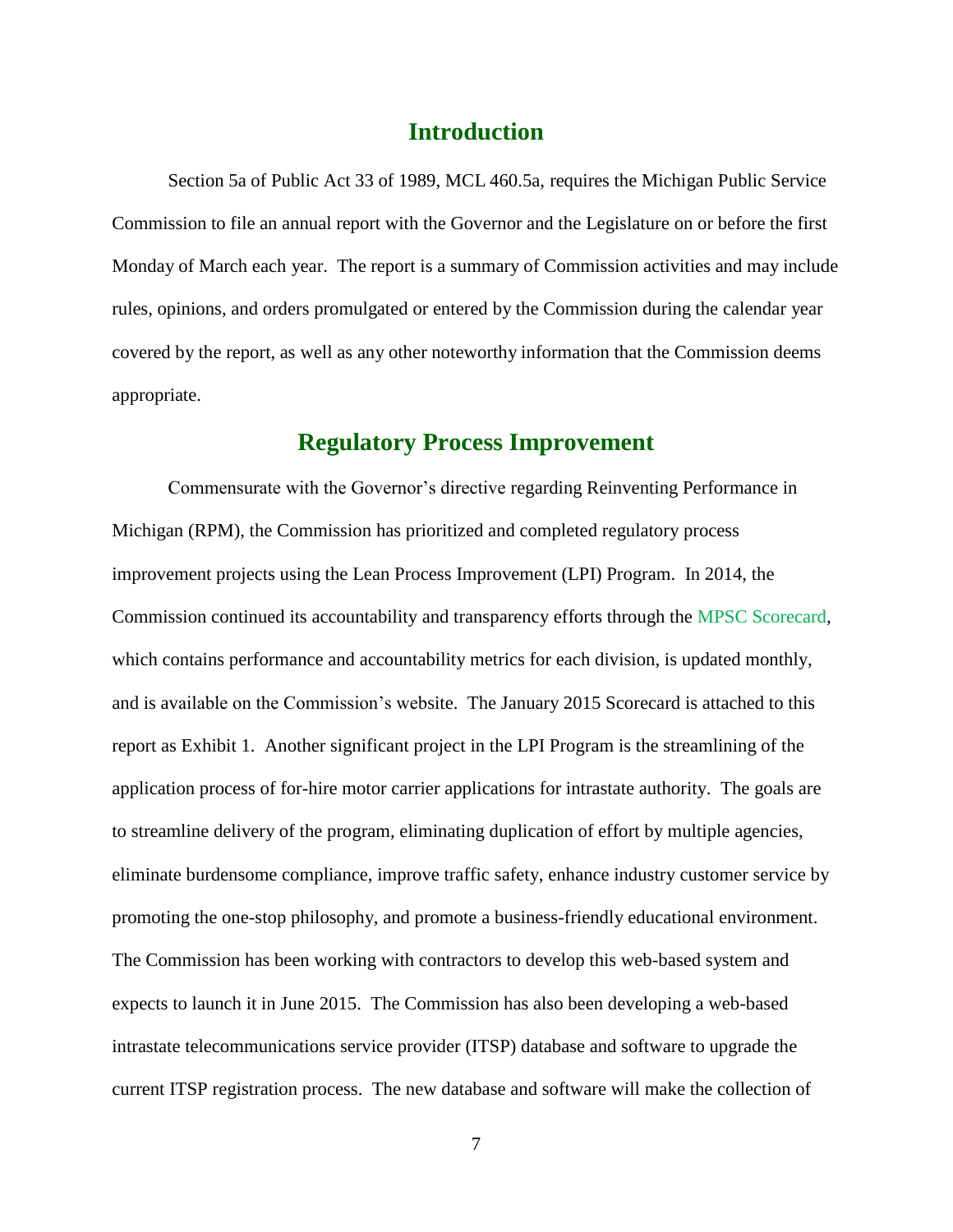registration information more efficient, increase the accuracy of information included in the database, and will be more customer friendly by providing more search options. The new ITSP system is scheduled to launch in Spring 2015. The Commission continues to work on other identified project areas, seek new project areas, and strive for excellence in the performance of its services.

#### **Regulatory Affairs Division**

Through the Regulatory Affairs Division, the Commission issued 455 orders in 2014, consisting of 93 telecommunications, 303 electric, 55 natural gas, and four motor carrier orders. The Commission also issued 23 minute actions. The Executive Secretary received and processed 8,125 official documents from applicants, complainants, respondents, intervenors, and other interested persons. This included documents resulting from 274 cases opened in 2014. Thirtythree formal complaints were served upon regulated telecommunications, electric, and gas providers. Also, 139 notices of hearing and notices of opportunity to comment were issued on behalf of the Commission. Court reporters were scheduled for 273 Commission hearings. More than 300 industry officials and interested persons were electronically notified of Commission's Own Motion orders through an automated electronic notification system. The Commission opened 249 E-docket cases and posted 7,876 electronic filings from utility companies, intervenors, Commission Staff, administrative law judges, the Attorney General, ratepayers, and court reporters in 2014. The Executive Secretary also responded to 134 Freedom of Information Act requests.

#### **Customer Service Division**

As of January 1, 2015, the Customer Service Division (formerly known as the Service Quality Division) implemented a staff re-alignment to enhance the way it does its work and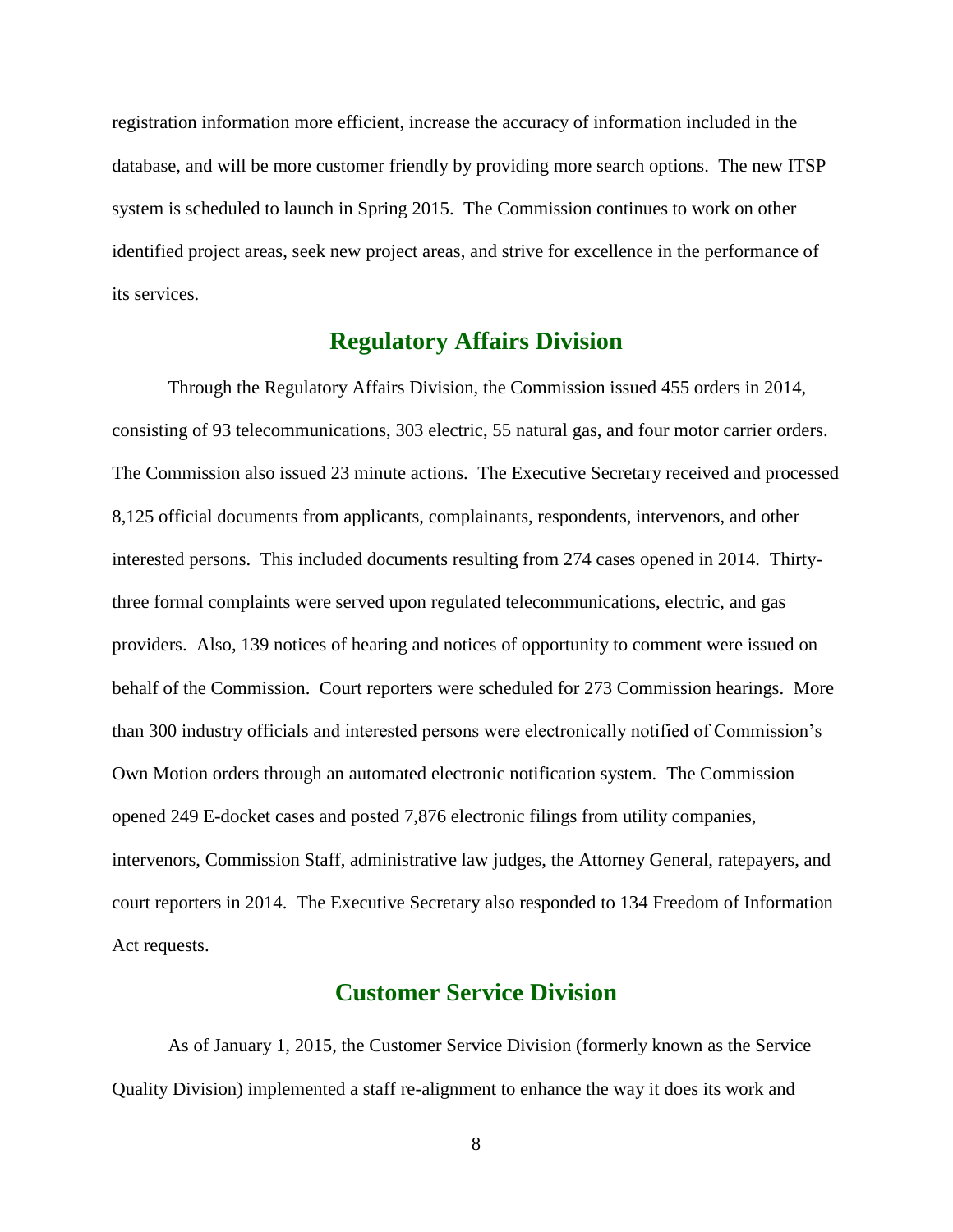improve the customer experience. Employees of the division are being cross-trained to perform a variety of job functions, creating a more flexible work force where staff will be deployed to assist where their skills are most needed based on the division work load. In addition to the Commission Scorecard metrics and an existing internal dashboard, the director and managers are developing new individual and section workload metrics and expectations to encourage successful performance and improve the balance between complaint caseloads and outreach activity.

Through the Customer Service Division, the Commission received 17,208 customer contacts regarding customer complaints and inquiries. The division staff also coordinated 47 formal complaint cases for customers who were not satisfied with the resolution of their complaint at the informal level. The division handled 9,924 energy-related contacts, 2,171 telecommunication contacts, and 1,574 video/cable contacts. The division partnered with other state and local agencies, consumer groups, community organizations, and utility companies to provide customer education to Michigan customers. Commission staff participated in 75 outreach events throughout the state reaching approximately 11,900 citizens. The division also distributed consumer tips via mail, the Commission's website, press releases, social media, and the listserv. The outreach plan has increased the listserv subscribership 18 percent to 2,723 subscribers. Approximately \$90 million in grants were approved through the Michigan Energy Assistance Program to intervene in low-income household energy crisis situations and provide energy assistance program services that will enable low-income participants to become or move toward becoming self-sufficient. Fourteen grantees spent a total of \$88,618,448.68 serving 87,647 unduplicated low-income households. Pursuant to Public Act 95 of 2013 and the creation of the Low-Income Energy Assistance Fund (LIEAF), the Commission adopted a funding factor

9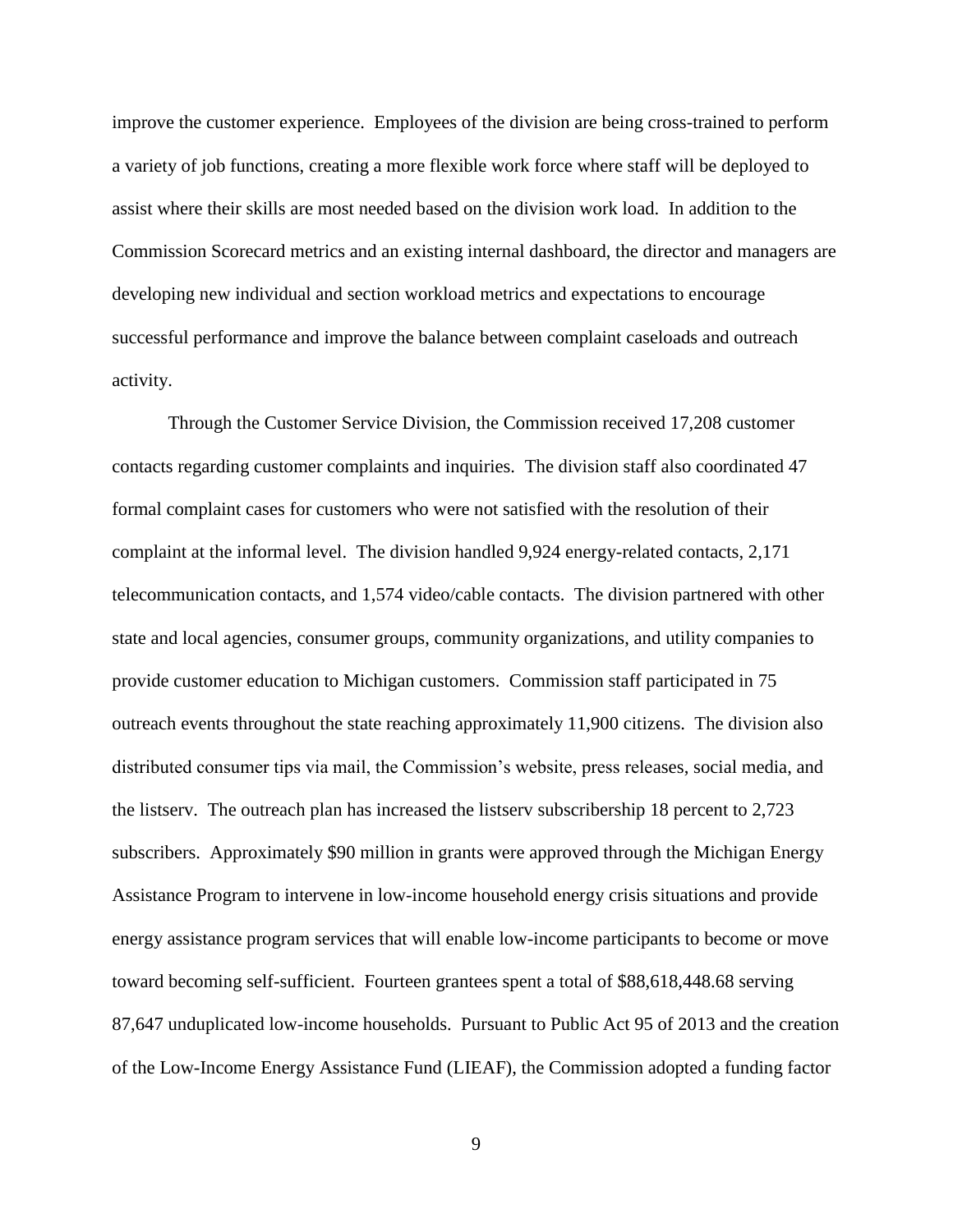of 97 cents per meter per month for all Michigan electric utilities opting to participate in the LIEAF program for FY 2015. The Commission approved MEAP grants totaling \$89,500,000 to 13 organizations.

#### **Electric Reliability Division**

Through the Electric Reliability Division, the Commission approved Energy Optimization reconciliations and received annual reports for 65 utilities, cooperatives, and municipal utilities. This division also co-sponsored the 2014 Michigan Advanced Lighting Conference. The Generation and Certificate of Need section staff worked with the Department of Environmental Quality on the evaluation of proposed rules under Section 111(d) of EPA's Clean Air Act (the Clean Power Plan). The Commission approved renewable energy plans for 17 electric providers, handled 11 renewable energy reconciliation cases, and approved four renewable energy contract applications. The staff conducted a Solar Working Group and issued a [report](http://www.michigan.gov/documents/mpsc/solar_report_2014_461573_7.pdf?20141230164638) highlighting the information gathered by the group. The Smart Grid section continued its efforts in reviewing and evaluating the reasonableness and prudence of utility proposals for smart grid projects, including a focus on data privacy and cyber security. The Smart Grid Collaborative Educational Forum featured continuing education sessions for smart grid stakeholders including utilities, regulators and vendors.

#### **Financial Analysis & Audit Division**

Through the Financial Analysis & Audit Division, the Commission issued a rate order approving natural gas rate changes for Northern States Power Company resulting in a rate increase of 8.3% to be phased in over two years. The Commission also approved an order transferring ownership and control of Upper Peninsula Power Company from Integrys Energy Group to Balfour Beatty Infrastructure Partners, L.P. The division notes that the number of both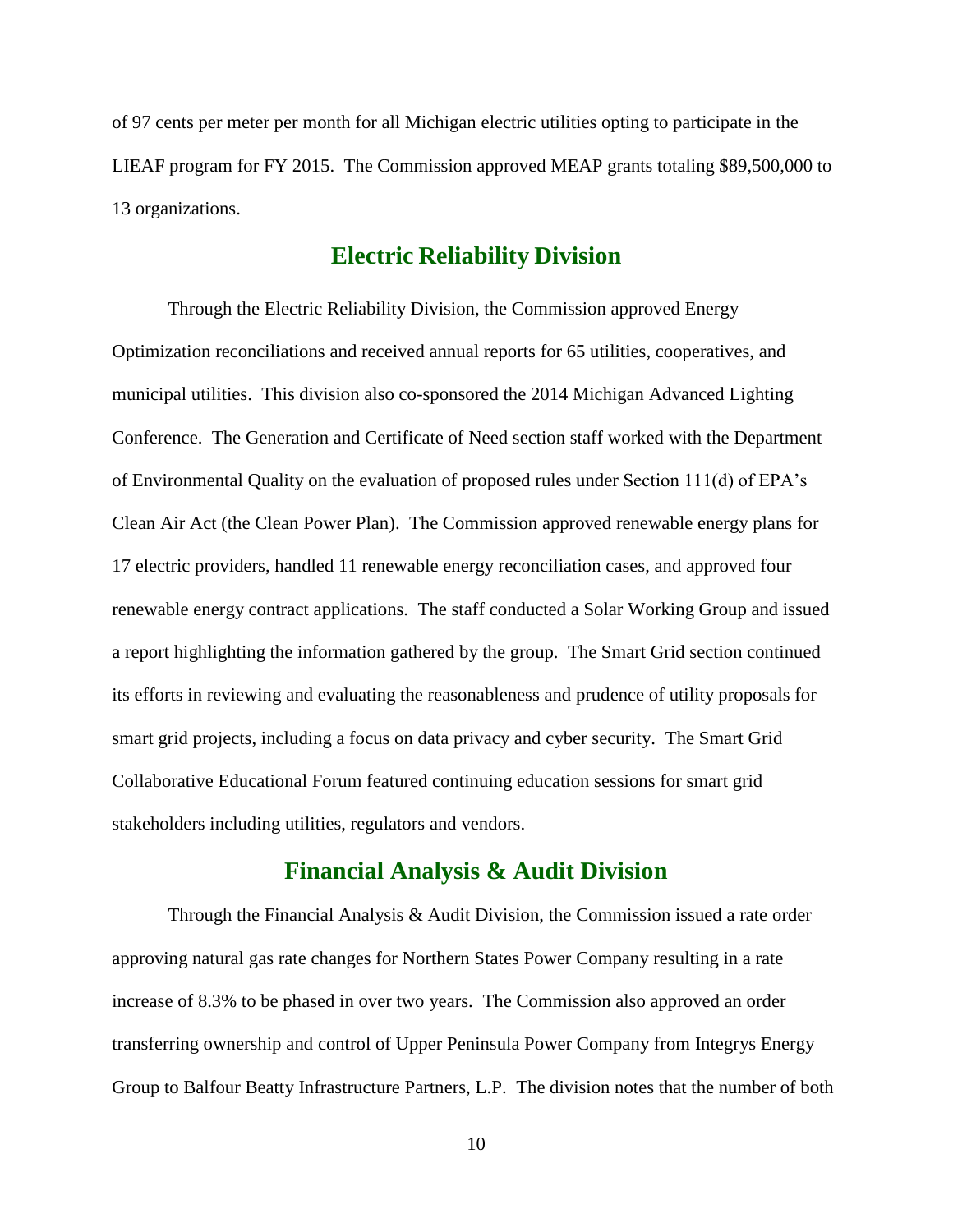electric choice customers and gas choice customers throughout the state decreased in 2014. In September 2014, the Commission adopted a Gas Choice Price Comparison website to be developed and implemented during the 2014-2015 heating season. The website is intended to help customers make informed decisions about whom to select as their natural gas provider. The Commission opened 25 Gas Cost Recovery Reconciliation, Gas Times Interest Earned Ratio (TIER), Power Supply Cost Recovery (PSCR) Reconciliation, cooperative PSCR/TIER, Steam Cost Recovery Reconciliation, Revenue Decoupling, Uncollectible Reconciliation, and miscellaneous reconciliation cases that were assigned to the Act 304 Reconciliations section of this division. Of these cases, nine remain open.

#### **Motor Carrier Division**

Through the Motor Carrier Division, the Commission received and processed 466 applications for original operating authority, 14 applications for transfer to new ownership, 20 changes of operating name, 21 temporary and 45 permanent discontinuances of authority, and four reinstatements of authority from discontinuance, and granted 321 requests for temporary operating authority. More than 5,270 Commission decals were issued to vehicles renewing intrastate operating authority. Intrastate carriers submitted over 2,600 public liability/property damage insurance endorsements, as required by law. The division also reviewed 482 applications for intrastate authority for compliance with safety regulations and dismissed 53 applicants for failure to prove compliance. Household goods carriers submitted 38 amendments and additions to tariff filings. Application packets were mailed to 118 household goods carriers suspected of operating without authority and 36 new applications for household goods authority were received and processed. Eight household goods carriers were referred to the Michigan State Police Commercial Vehicle Enforcement Division for investigation. More than 21,700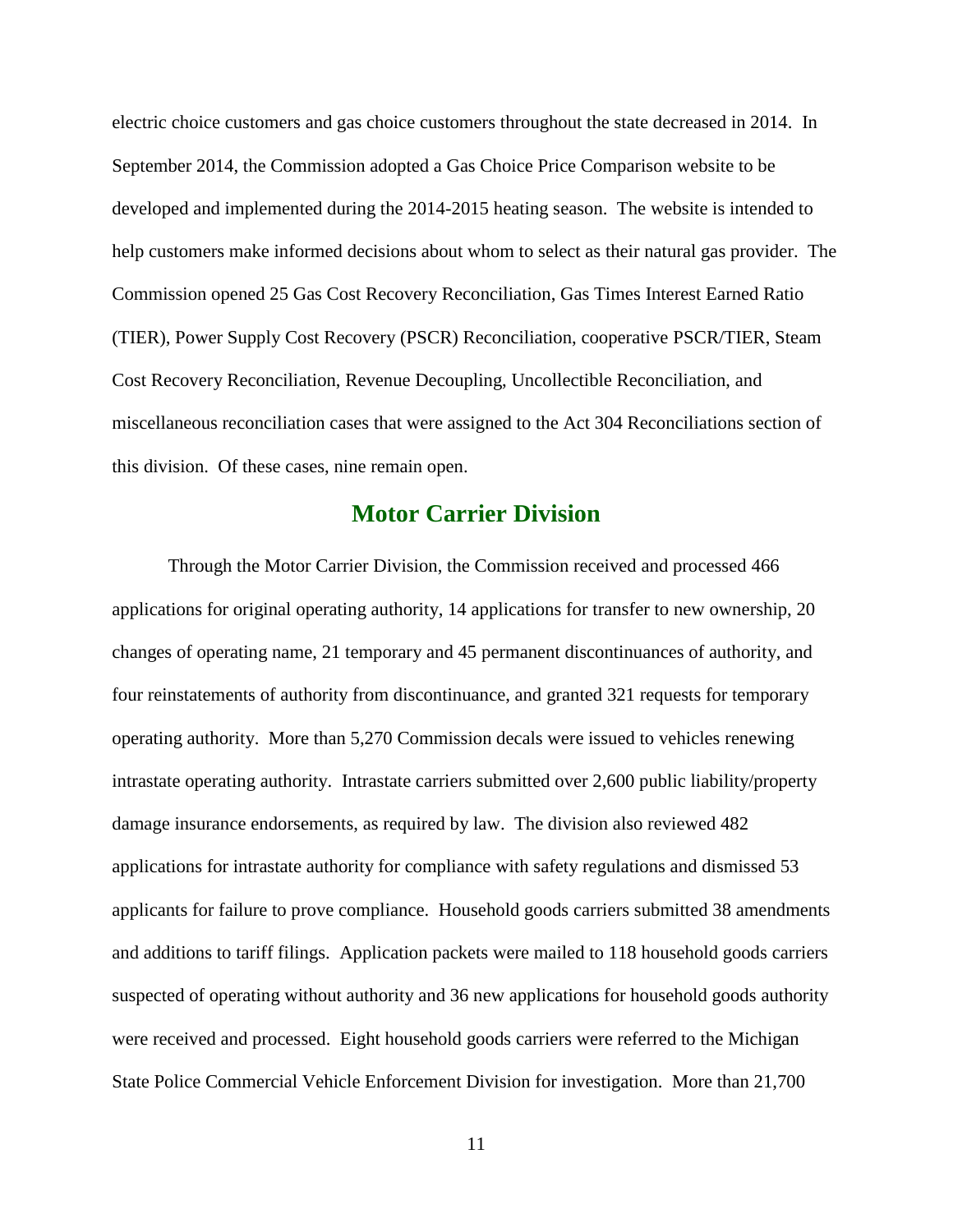Unified Carrier Registration (UCR) renewal notices and application forms were mailed out for the 2015 renewal period. In 2014, the Commission also answered 1,841 calls regarding intrastate US Department of Transportation (USDOT) numbers, issued 217 new USDOT numbers and assisted 191 carriers with their UDSOT number biennial update. This division also participated in the rewrite of the Michigan Motor Carrier Act, 1933 PA 254. The governor signed the amendment into law on January 13, 2015. Also, the new web-based motor carrier vehicle registration system developed through the Lean Process Improvement initiative is in the development stages and is expected to be deployed in June 2015.

#### **Operations & Wholesale Markets Division**

Through the Operations & Wholesale Markets Division, the Commission issued orders regarding two certificates of public convenience and necessity for gas utilities, one request for waiver of the Michigan Gas Safety Standards (MGSS), one underground facility damage and safety case, one electric case, and one electric complaint case. The Commission also adopted revisions to the MGSS rules. Gas Safety engineers inspected all jurisdictional natural gas pipeline operators as required, achieving a total of 704 inspection days, including the incident investigation of the rupture of an ANR natural gas transmission pipeline near Benton Harbor. Also, the Commission collected civil penalties totaling \$90,000 from Consumers Energy for non-compliance with the MGSS related to a 2013 complaint investigation. Pursuant to the 2013 update to the MISS DIG statute, the Commission reviewed claims regarding underground damage prevention disputes, worked with the public and private sector to address the issues accordingly, and prepared for the implementation of provisions for reporting and tracking damages to underground facilities and making that data publicly available on its website. The division also investigated Consumers Energy Company's and DTE Electric Company's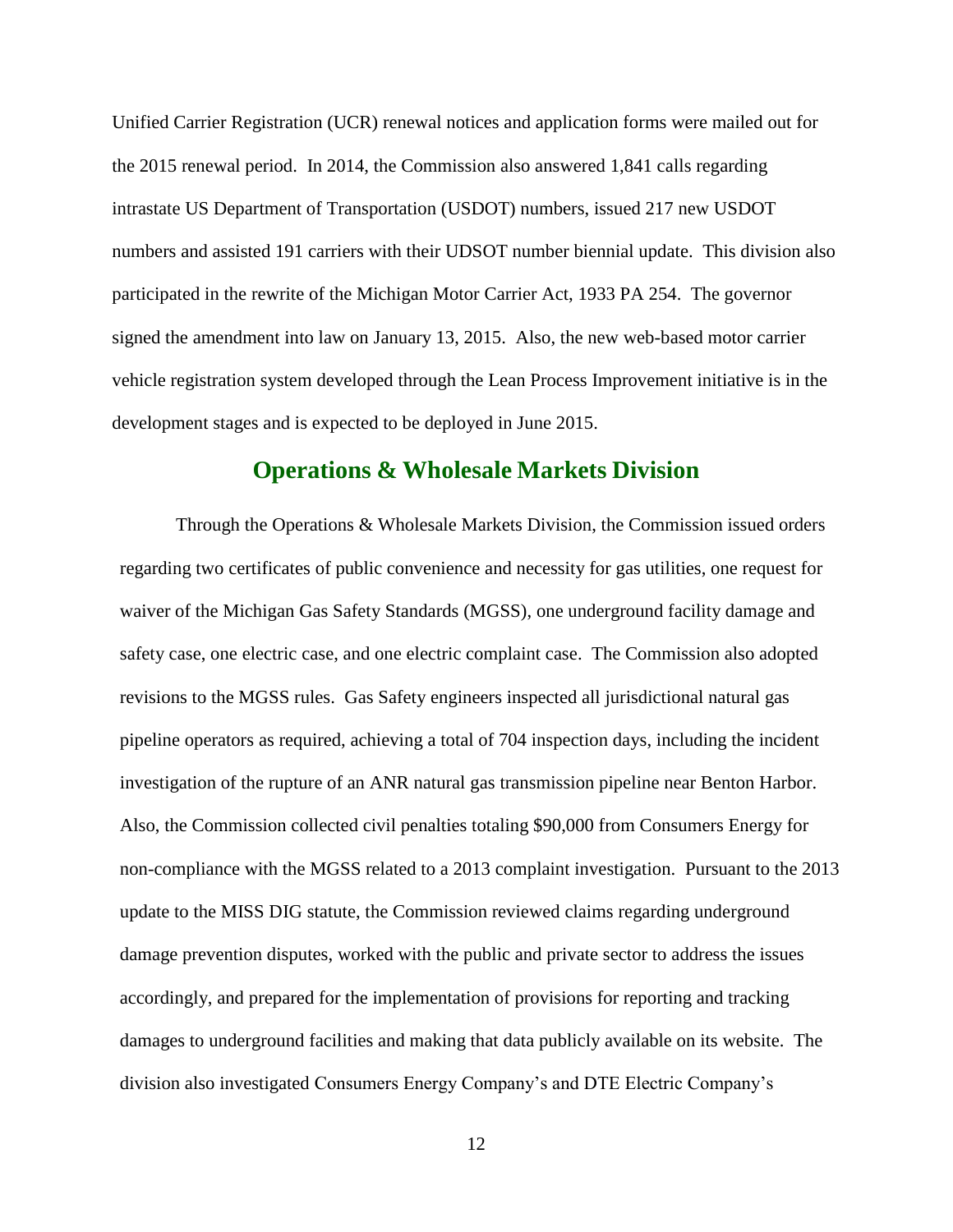response to an unprecedented number of downed power lines and outages from the 2013 December ice storm. Both utilities were instructed to provide additional detailed information related to electric reliability improvement in annual reports, to develop hazardous tree removal programs, and to prominently display outage credit applications for electronic submission on their websites. The division was also called upon, based on a January 8, 2014 request to the Commission by the City of Lansing's mayor, to review the Lansing Board of Water and Light's internal review of its handling of the December 2013 ice storm and the external review of the Community Review Team Report. The division also monitors the state's overall energy supply as part of its responsibility for Michigan's energy emergency preparedness. Division staff maintains and updates emergency response plans and participates in a number of exercises and drills to test procedures, personnel, and communications. In October, staff participated in an advanced cyber security exercise that explored the implications of a widespread cyber-attack on critical sectors of Michigan's economy. The Commission continues to issue short-term energy forecasts of supply and demand in the summer and winter months, and conduct a weekly survey of residential heating oil and propane prices. The division assisted in the creation of a new propane website, a consumer tips sheet, and a public service announcement to help educate and inform propane customers. Propane customers responded with record early fills and price protection enrollments. The division continues the implementation of the Local Energy Assurance Plans in different regions of the state and serves in an advisory role to the State Police and Governor's office regarding energy emergency response and declaration. Also, the division monitors and participates in federal and regional electric and natural gas activities, and technical and policy issues involving the state of Michigan and the Commission in federal agency proceedings and regional stakeholder processes. Two Commissioners serve as members

13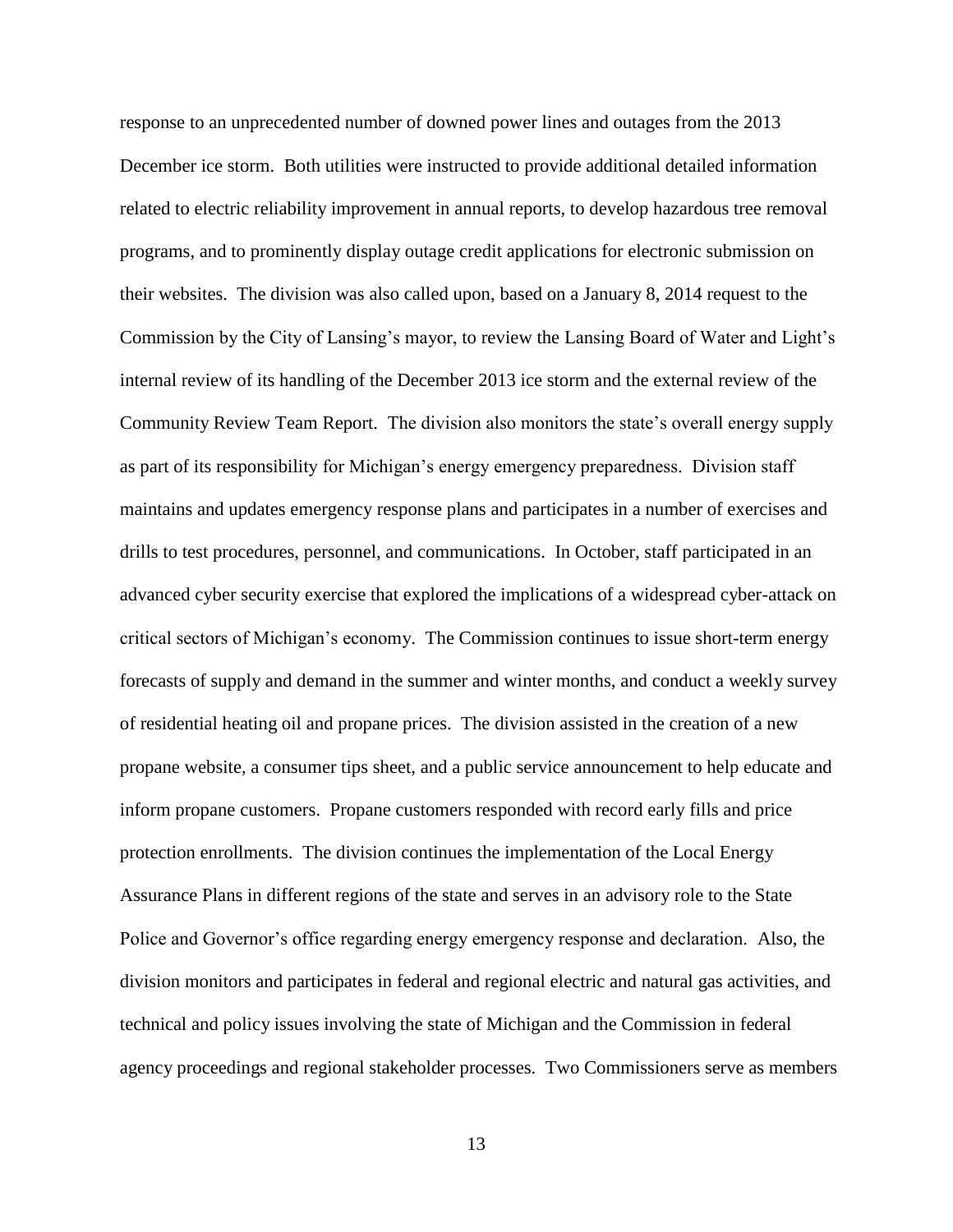and officers of state committees and are active in regional transmission organization stakeholder processes. The division has been extremely active in over 20 Federal Energy Regulatory Commission (FERC) dockets addressing long-term electricity reliability and affordability in the Upper Peninsula, and with Midcontinent Independent System Operator, Inc. regarding seams, resource adequacy, regional transmission planning, and capacity issues.

#### **Regulated Energy Division**

Through the Regulated Energy Division, the Commission opened 11 Power Supply Cost Recovery (PSCR) plan cases, seven Gas Cost Recovery (GCR) plan cases, and one Steam Supply Cost Recovery (SSCR) plan case in 2014. The Commission issued orders in 11 PSCR plan cases, eight GCR plan cases, and one SSCR plan case during 2014. The division also had the lead role in three electric depreciation cases, two cases for approval of long-term power purchase auction procedures, a request regarding accounting approvals for investment in certain assets, a request to reclassify certain assets from distribution to transmission, a request to recover deferred major maintenance expenses, and a request to reclassify certain transmission assets. The division also shares the responsibility for processing rate cases and times interest earned ratio (TIER) cases with the Financial Analysis & Audit Division by providing cost of service studies, rate design, tariff proposals, and various other inputs for all electric and natural gas rate cases. The division processed 324 electric and 163 natural gas tariff sheet filings, reviewed a recovery mechanism for costs associated with the transition of customers from the Detroit Public Lighting Department to DTE Electric, one complaint case alleging unjust and unfair distribution rates, and reviewed a gas transportation agreement that requested new transportation rates on the Antrim Expansion Pipeline. The division is currently handling three cases related to PA 169,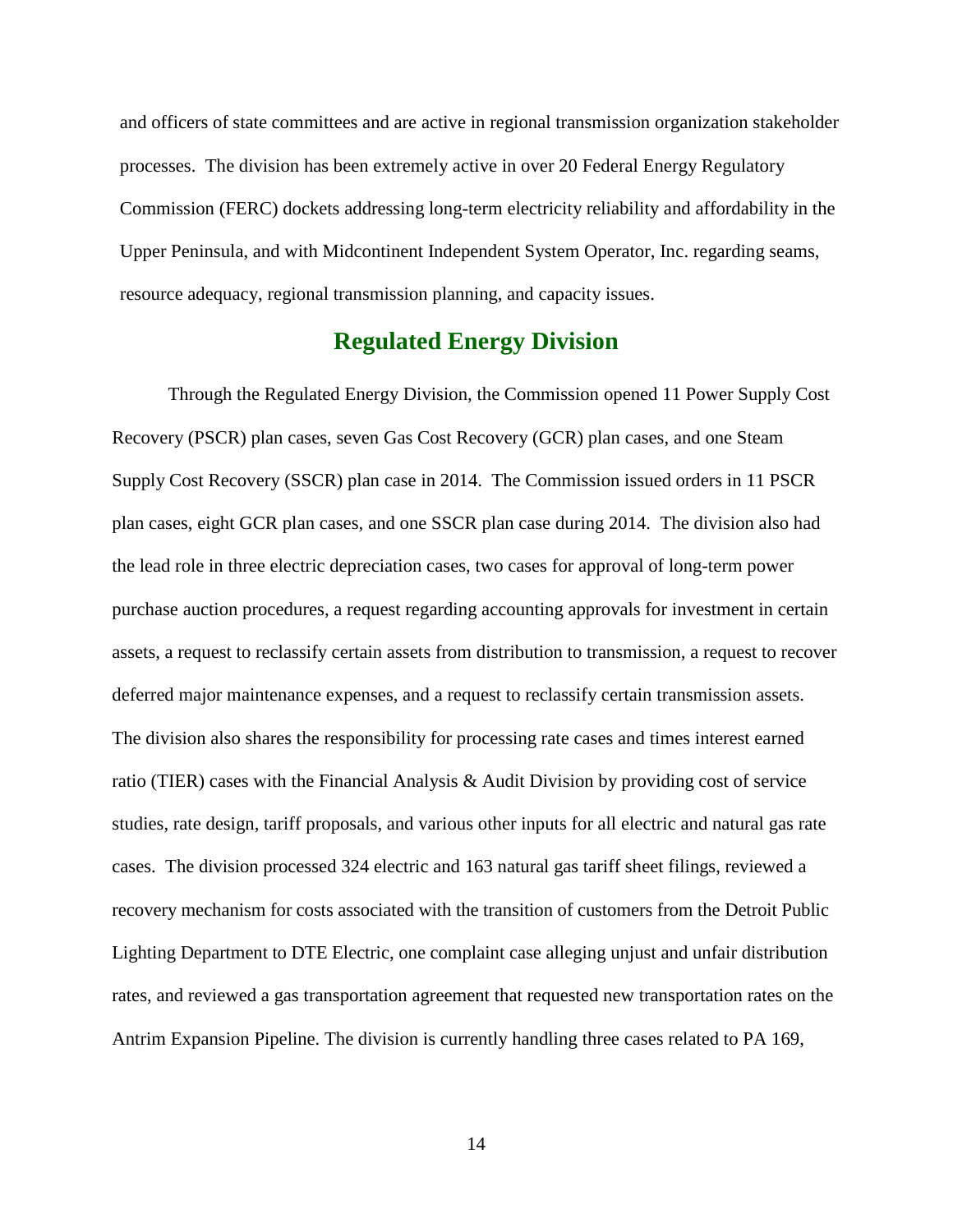which modifies the cost allocation and rate design methods used to set rates. The Commission also reviewed and processed three requests to alter tariff provisions.

#### **TelecommunicationsDivision**

Through the Telecommunications Division, the Commission granted licenses, or approved amendments to existing licenses, for 11 telephone companies. At the end of 2014, 587 companies were registered as intrastate telecommunications service providers in the state. The Commission also began the process of upgrading its intrastate telecommunications service provider database and software, which it expects to utilize in Spring 2015. METRO tax credits for 72 providers were approved in 2014. Also, the division processed 133 METRO/Rights-of-Way notices of permit applications from municipalities. Four new applications to become Eligible Telecommunications Carriers (ETCs) were approved and 60 wireline and wireless carriers' approvals as ETCs were continued. The Commission also dismissed three initial applications for ETC designation and approved three ETC relinquishments. Also, in 2014 the Commission approved the Mediation Resolution and Refund Distribution in the Michigan Pay Telephone Association complaint against AT&T Michigan, which had been ongoing since 1998 and was remanded back to the Commission by the Federal Communications Commission in February 2013. The parties resolved all outstanding issues in the case and the related court of appeals case was subsequently dismissed. The Commission initiated a case to investigate the status of Michigan's Telecommunications Relay Service on July 8, 2014. AT&T Michigan sent notification letters to providers informing them that AT&T Michigan planned to discontinue the service, effective February 1, 2015, that it provides to carriers throughout the State. While the transition is still ongoing, the Commission has been actively involved in this process to ensure that the deaf and hard-of-hearing community is not negatively impacted by this transition. The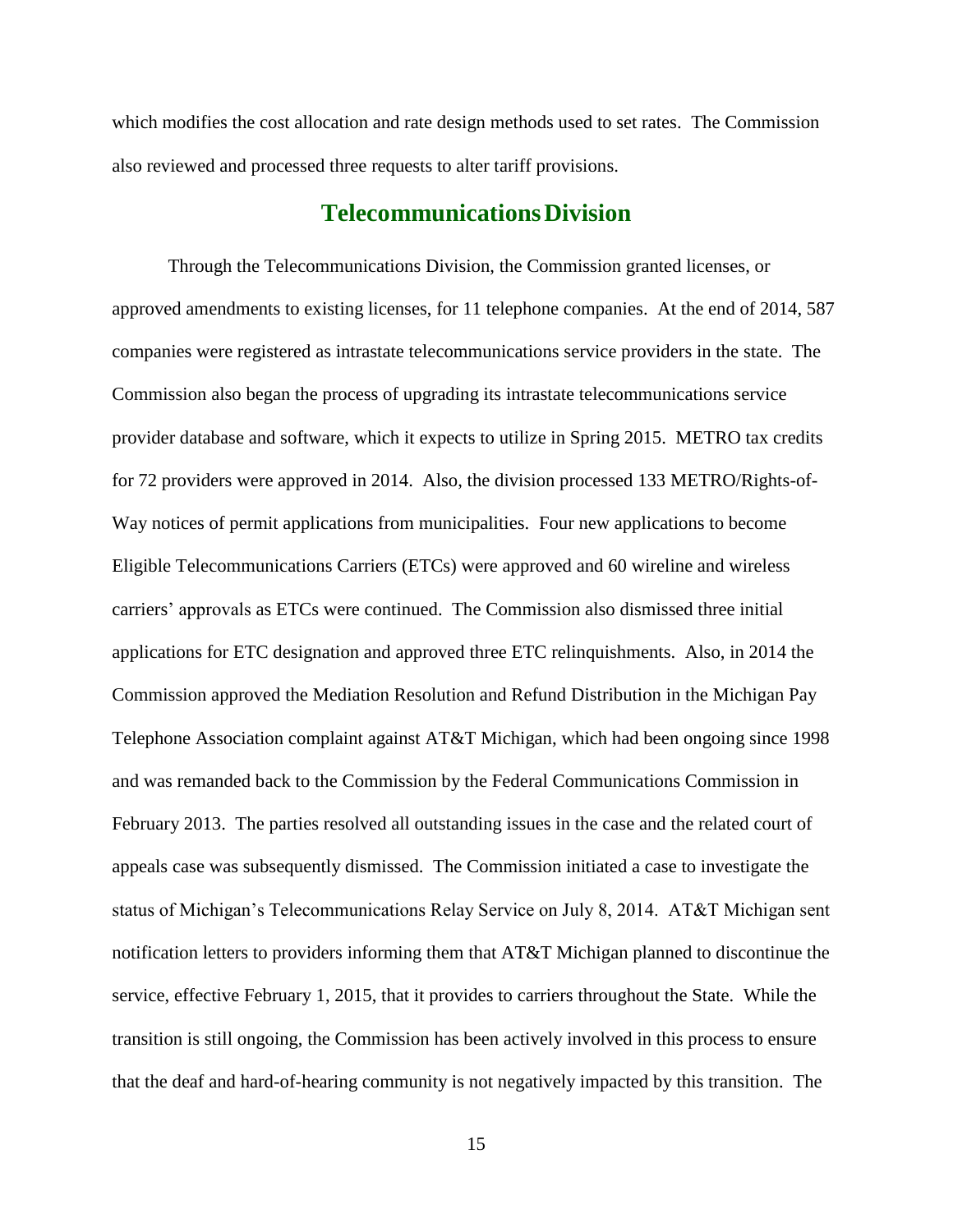division continues to handle the daily administration of the Intrastate Switched Toll Access Restructuring Mechanism, taking in contributions from 247 providers and disbursing \$15,792,168.54 to 35 eligible carriers in the fiscal year. The Michigan Telecommunications Act (MTA) was amended in 2014 through Public Act 52. Key changes to the MTA include new provider discontinuance of service requirements, changes to the Access Restructuring Mechanism Fund section, and a requirement for the Commission to maintain a publically available database of providers of toll and basic local exchange service in each exchange. The division also continued its work with Connect Michigan to expand broadband availability, adoption, and use throughout Michigan. Additional information about the project is available on the Commission website at [www.michigan.gov/broadbandmapping.](http://www.michigan.gov/mpsc/0,1607,7-159-16372_55128---,00.html)

#### **MAHS Administrative law Judges**

During 2014, MAHS ALJs assigned to Commission proceedings conducted 198 days of hearings and issued 32 Proposals for Decision. In addition, 132 settled or undisputed cases were processed and transmitted to the Commission for its consideration. Five rate cases were filed during the year. New this year, three cases were commenced under 2014 Act 169, requiring a review of the cost allocations and rate design for the largest electric utilities. Also, the ALJs mediated 11 consumer and provider disputes under the Michigan Telecommunications Act and the Uniform Video Services Local Franchise Act.

#### **Media and Public Information**

The Commission issued 96 press releases resulting from Commission orders, programs, and activities. In addition, the Commission provided information and assistance to over 420 media contacts.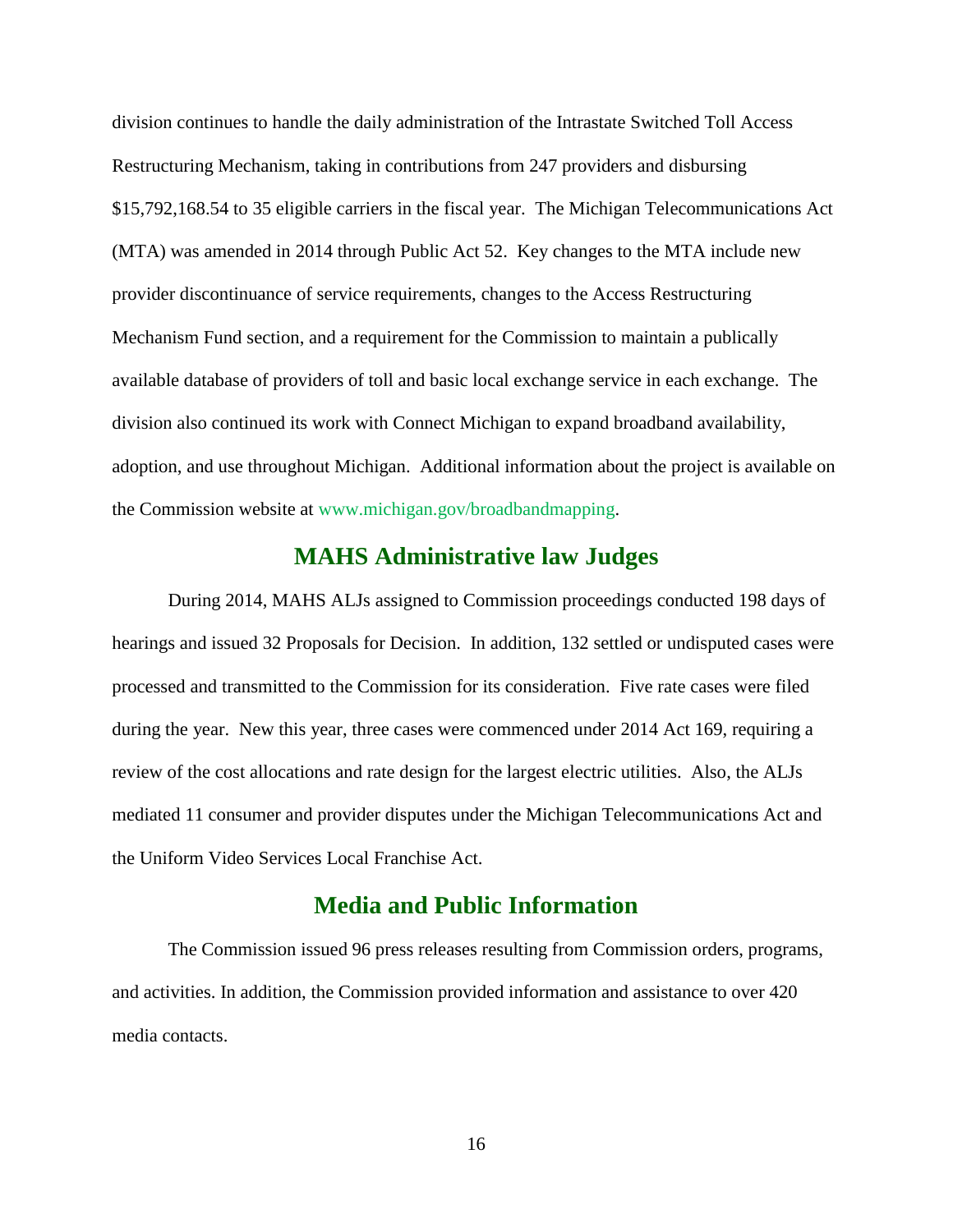For more information about Commission activities, please visit the Commission's website at [www.michigan.gov/mpsc.](file://hcs084vsnbpf003/dleg4/PSC/Shared/PSC%20Data/PSC/psc_rad/ANNUAL%20REPORT/2014/www.michigan.gov/mpsc)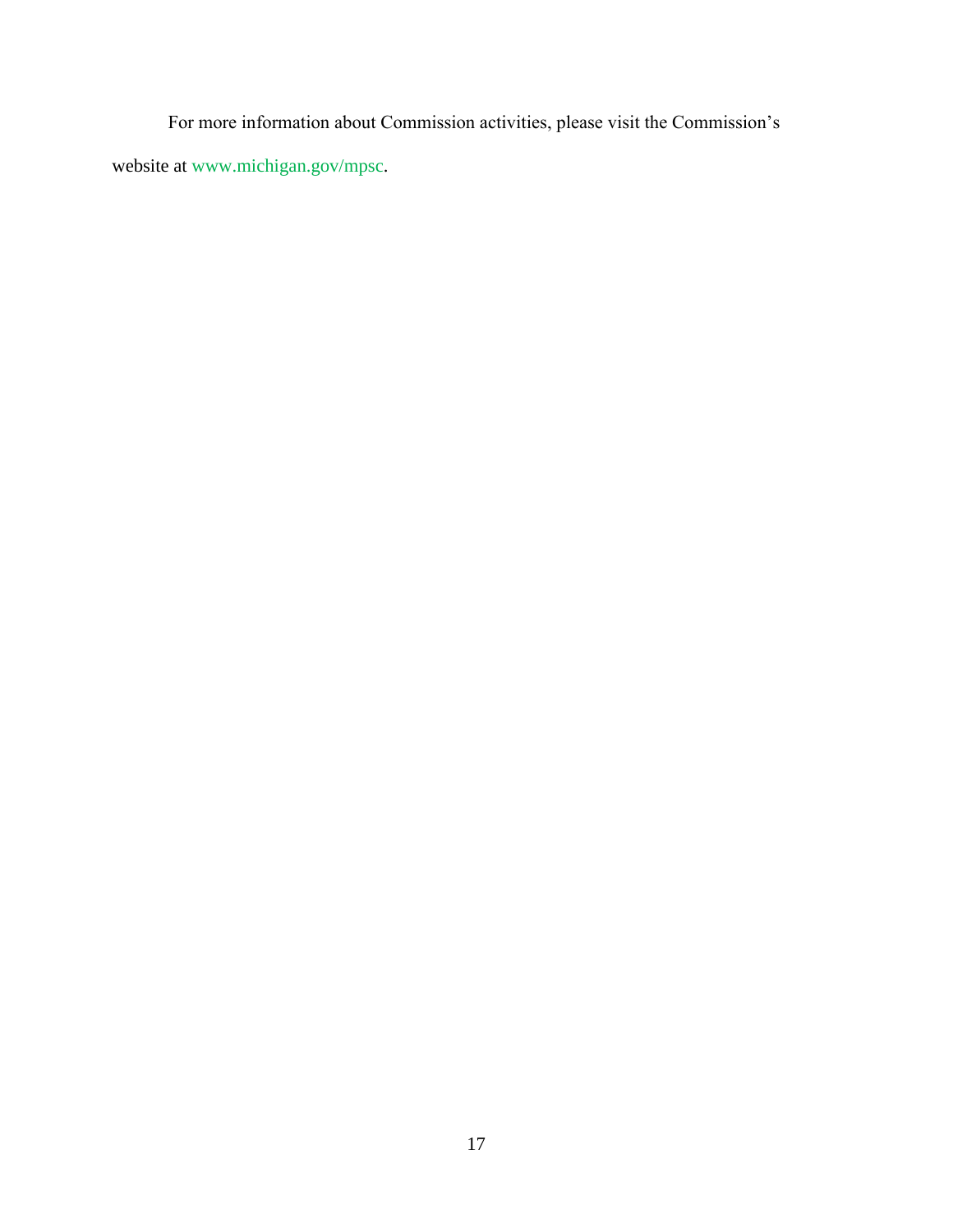$H_{\star}$  ,  $T_{\rm eff}$  and **Miscorecard Performance Summary Business Unit: Michigan Public Service Business Unit:** Green >90% of Target **Commission** >90% of Target Commission >90% of Target Commission >90% of Target Commission Green **Yellow Executive/Director Name: J. Quackenbush** >= 75% - 90% of target < 75% of target  **Reporting Period: Jan 2015** Red <75% of target Red2/18/2015 Date Approved: **Metric ID Metric Status Progress Target Current Previous Frequency Metric Definition Rules** 351 days 259 259 Monthly The Cumulative Average Processing Time for all General MPSC-1 Average # of Days to Issue Final Orders in Electric & Gas  $=$ Rate Cases Electric & Gas Rate Cases Decided after 10/6/08. Lower Number Means Faster Case Processing. **Key Economic Indicators** MPSC-5 Residential - Electric Price Rank within the United States  $\begin{vmatrix} \cdot & \cdot & \cdot \\ \cdot & \cdot & \cdot \\ \cdot & \cdot & \cdot \end{vmatrix}$  N/A 40 Monthly Rank 1 is the Lowest Price, Rank 51 the Highest. Source: EIA Data (November 2014 - 2 month lag) MPSC-6 Commercial - Electric Price Rank within the United States N/A 2 1 M/A 38 Monthly Rank 1 is the Lowest Price, Rank 51 is the Highest. Source: EIA Data (November 2014 - 2 months lag) MPSC-7 Industrial - Electric Price Rank within the United States New York Highest. Source: EIA Data (November 2014 - 2 month lag) MPSC-8 | Residential - Total Average Annual Combined Electric and N/A 35 30 CY Annually Rank 1 is the Lowest Price, Rank 51 the Highest. Source: ГJ Natural Gas Bill Rank within the United States EIA Data (Calendar Year 2012; 2013 data expected Feb 2015 from EIA) **Customer/Constituent** MPSC-12 | % of Households with Access to Broadband at 3 mbs or Green 1. 1 95% 98% 97% Twice a Year As Referred to Connect Michigan Link (through April 2014) Better MPSC-13 % of Households Purchasing Broadband Services Green A Green A SS% 79% 71% CY Annually As Referred to Connect Michigan Link (2013 data) MPSC-14 % of Businesses Purchasing Broadband Services Green 85% 75% 69% CY Annually As Referred to Connect Michigan Link (2013 data) MPSC-15 % of State Covered by Approved 211 Calling Plans Green  $\Box$  90% 99% 99% Quarterly Abbreviated Dialing for Community Information & Referral Services (2014 Q3) MPSC-18 Company Response Time (Customer Service) Green MESC-18 within 10 9 10 Monthly Average # of Days for Companies to Respond to MPSC Regarding Customer Complaint/Inquiry days MPSC-20 Closed Complaints that Become Formal Complaints <5% 0.0% 0.3% Monthly % of Customers not Satisfied with Case Resolution & File a (Customer Service) Formal Complaint with MPSC **Reliability or Customer/Constituent** MPSC-4 Electric Distribution Reliability: Michigan Weighted SAIFI | **A** N/A 0.870 0.913 CY Annually The Weighted Average SAIFI (System Average Interruption Frequency Index) for Electric Utilities in Michigan. This Number Represents the Frequency of Customer Electric Outages. Lower Numbers indicate a Lower Frequency of Outages. (2013 data) **Statutory Requirement** Green  $\mathcal{A}$  4.8% for MPSC-9 Renewable Energy (2012 target: 3.90%; 2013 target: 4.9%; 7.9% 5.4% CY Annually Current Data Represents Michigan's Estimated Renewable 2014 target: 6.2%; 2015 target: 10%) 2013 Energy Generation for the Year 2013. Data has been Updated Based Upon 2013 Compliance Information. The Reported Data Shows that Michigan is on Track to Meet the Requirements. (2014 data expected Nov 2015)

Green 1.00% 1.32% 1.25% CY Annually 2012 Target: 1%; 2013 Data is the Most Current Data<br>Available MPSC Nov 30 Report (2014 data expected

2015)

Available. MPSC Nov 30 Report (2014 data expected Nov

**Exhibit 1**

file:///S|/dir/Directors%20&%20Deputies/Dashboard%20Metrics/Agency%20Scorecards%20FY-15/January%202015/01\_15\_MPSC\_SC.htm[2/18/2015 11:21:29 AM]

MPSC-10a | Electric Energy Efficiency (target ramps up to 1% in 2012;

2011 target is 0.75%)